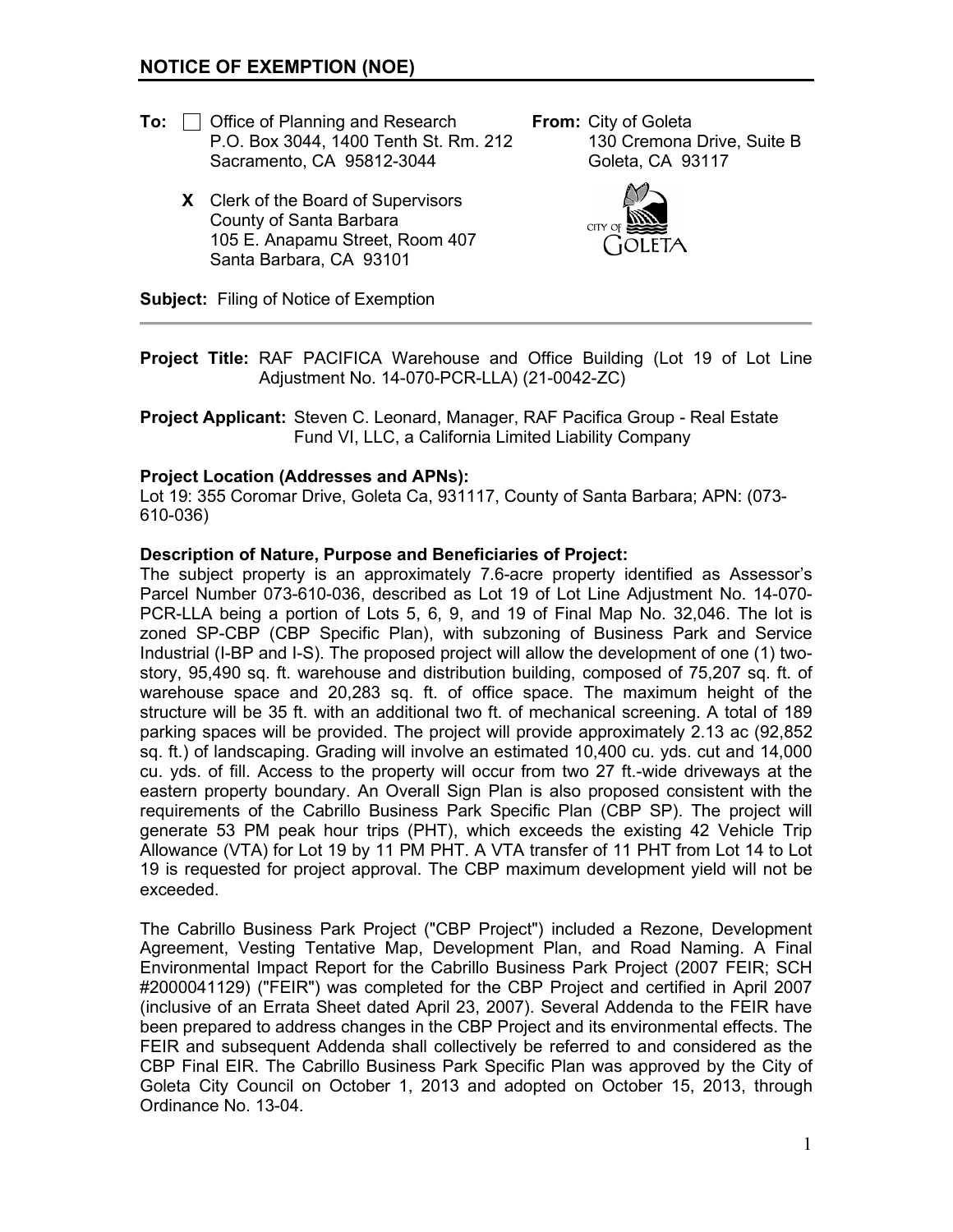In order to approve the Project Clearance for the project, a determination that the project is consistent with the CBP Final EIR is required.

The project falls within the scope of the CBP Specific Plan approved earlier as part of the CBP Final EIR. As described in Exhibit B, Attachment 1 of the Project Clearance Review Case No. 21-0042-ZC and incorporated herein by reference, the project is consistent with the CBP Specific Plan Environmental Thresholds Checklist.

In summary, the project is consistent with the approved uses for the project site in the CBP Specific Plan. The project one (1) two-story, 95,490 sq. ft. warehouse and distribution building, composed of 75,207 sq. ft. of warehouse space and 20,283 sq. ft. of office space with a maximum height of 35 feet. The project will generate 53 PM peak hour trips (PHT), which exceeds the existing 42 Vehicle Trip Allowance (VTA) for Lot 19 by 11 PM PHT. A VTA transfer of 11 PHT from Lot 14 to Lot 19 is required for project approval. The CBP maximum development yield will not be exceeded. The Maximum Development Yield of 1,078 PM PHT will not be exceeded by the project or by the CBP as a whole.

# **Name of Public Agency Approving the Project:** City of Goleta

**Name of Applicant and Person Carrying Out the Project:** Steven C. Leonard, Manager, RAF Pacifica Group - Real Estate Fund VI, LLC, a California Limited Liability **Company** 

## **Exempt Status:** *(check one)*

- □ Ministerial (Sec. 15268)
- $\Box$  Declared Emergency (Sec. 15269 (a))
- $\Box$  Emergency Project (Sec. 15269 (b) (c))
- $\Box$  Categorical Exemption: (Insert Type(s) and Section Number(s))
- $\boxtimes$  Other Statutory Exemption: (Subsequent EIRs and Negative Declarations, Sec. 15162 and Program EIR, 15168(c)(2))

## **Reason(s) why the project is exempt:**

The CBP Final EIR provided a thorough and comprehensive analysis of the environmental impacts associated with the construction and operation of the build-out of the Cabrillo Business Park.

Section 15168(c)(2) of the CEQA Guidelines states that, if a project is proposed, which has been the subject of a previous certified EIR or adopted negative declaration, and "[i]f the [City] finds that pursuant to section 15162, no new effects could occur or new mitigation measures would be required, the agency can approve the activity as being within the scope of the project covered by the program EIR, and no new environmental document would be required."

Section 15162 of the CEQA Guidelines defines the conditions under which a subsequent EIR would be required for a project as follows:

- 1. Substantial changes are proposed in the project which require major revisions of the EIR due to the involvement of new significant environmental effects or substantial increase in the severity of previously identified significant effects;
- 2. Substantial changes occur with respect to the circumstances under which the project is undertaken which will require major revisions of the previous EIR due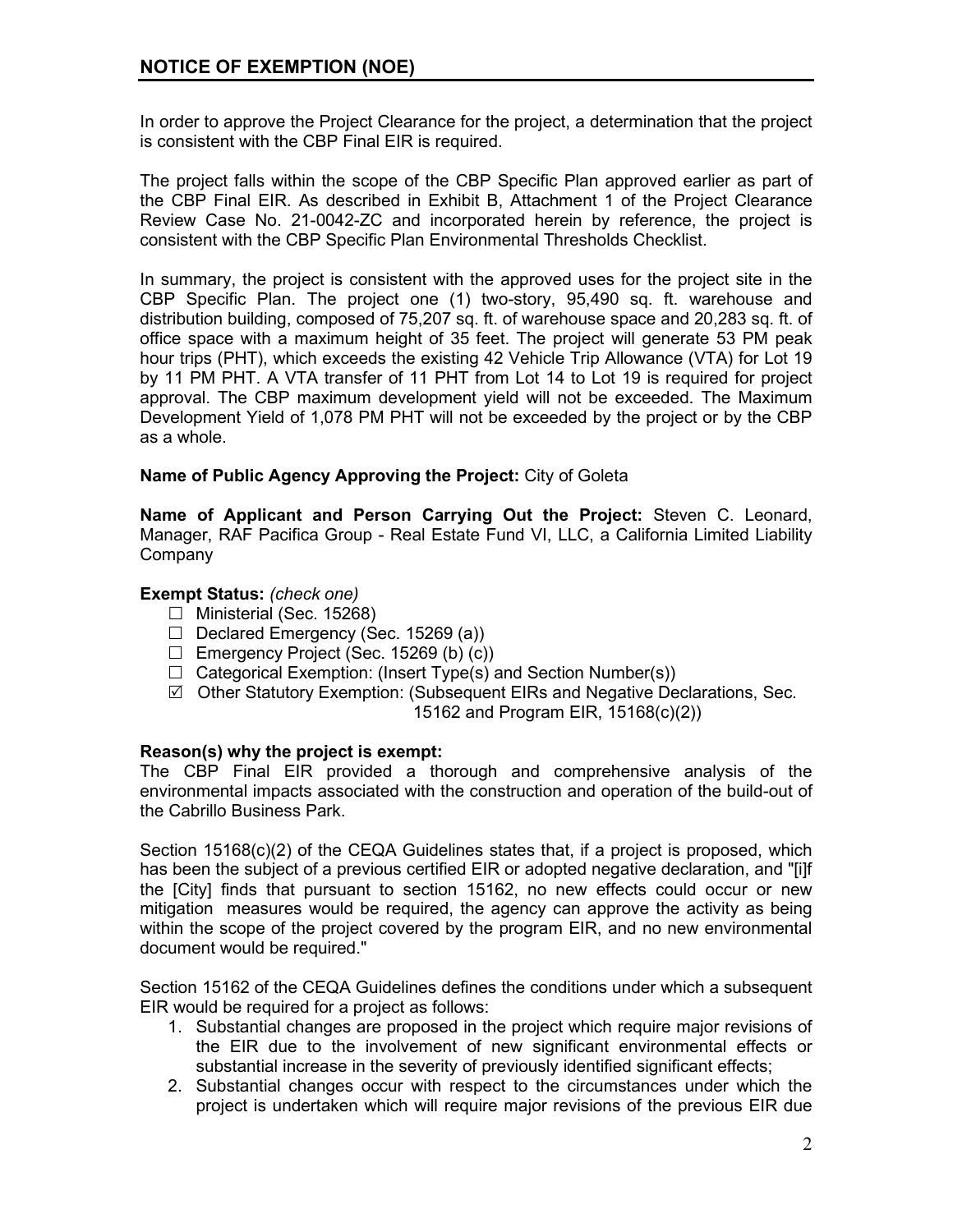to involvement of new significant environmental effects or a substantial increase in the severity of previously identified significant effects; and/or

- 3. New information of substantial importance has been forthcoming at this time, which was not known and could not have been known with the exercise of reasonable diligence at the time the previous EIR was adopted, shows any of the following:
	- a. The revised project will have one or more significant effects not discussed in the previous EIR;
	- b. Significant effects previously examined will be substantially more severe than shown in the previous EIR;
	- c. Mitigation measures or alternatives previously found not to be feasible would in fact be feasible and would substantially reduce one or more significant effects of the project, but the project proponents decline to adopt the mitigation measure or alternative; or
	- d. Mitigation measures or alternatives which are considerably different from those analyzed in the previous EIR would substantially reduce one or more significant effects on the environment, but the project proponents decline to adopt the mitigation measure or alternative.

The CBP Specific Plan Environmental Guidelines & Thresholds (EGT) establishes an Environmental Thresholds Checklist, prepared consistent with CEQA Guidelines Section 15168(c)(4), for use in evaluating the effects of subsequent activities. The Environmental Thresholds Checklist identifies the areas of environmental impact which were evaluated and/or contemplated by the CBP Final EIR. Since the project is found to be consistent with the Environmental Thresholds Checklist in the CBP Specific Plan, no further environmental review under CEQA is required (CEQA Guidelines Section 15168(c)(4)). Therefore, the project will not result in any new significant environmental impacts not already discussed in the CBP Final EIR.

Based on the above analysis, the Planning and Environmental Review Director finds the following:

- 1.1 The project falls within the scope of the CBP Specific Plan approved earlier as part of CBP Final EIR (CEQA Guidelines Section 15168(e)(1)).
- 1.2 The CBP Final EIR adequately describes the project for purposes of CEQA (CEQA Guidelines Section 15168(e)(2)).
- 1.3 The project does not require major revisions of the CBP Final EIR due to the involvement of new significant environmental effects or a substantial increase in the severity of previously identified effects (CEQA Guidelines Section 15162(a)(1)).
- 1.4 No substantial changes have occurred with respect to the circumstances under which the project will be undertaken which will require major revisions of the CBP Final EIR due to the involvement of new significant environmental effects or a substantial increase in the severity of previously identified significant effects (CEQA Guidelines Section 15162(a)(2)).
- 1.5 No new information of substantial importance, which was not known and could not have been known with the exercise of reasonable diligence at the time the CBP Final EIR was adopted, shows any of the following: